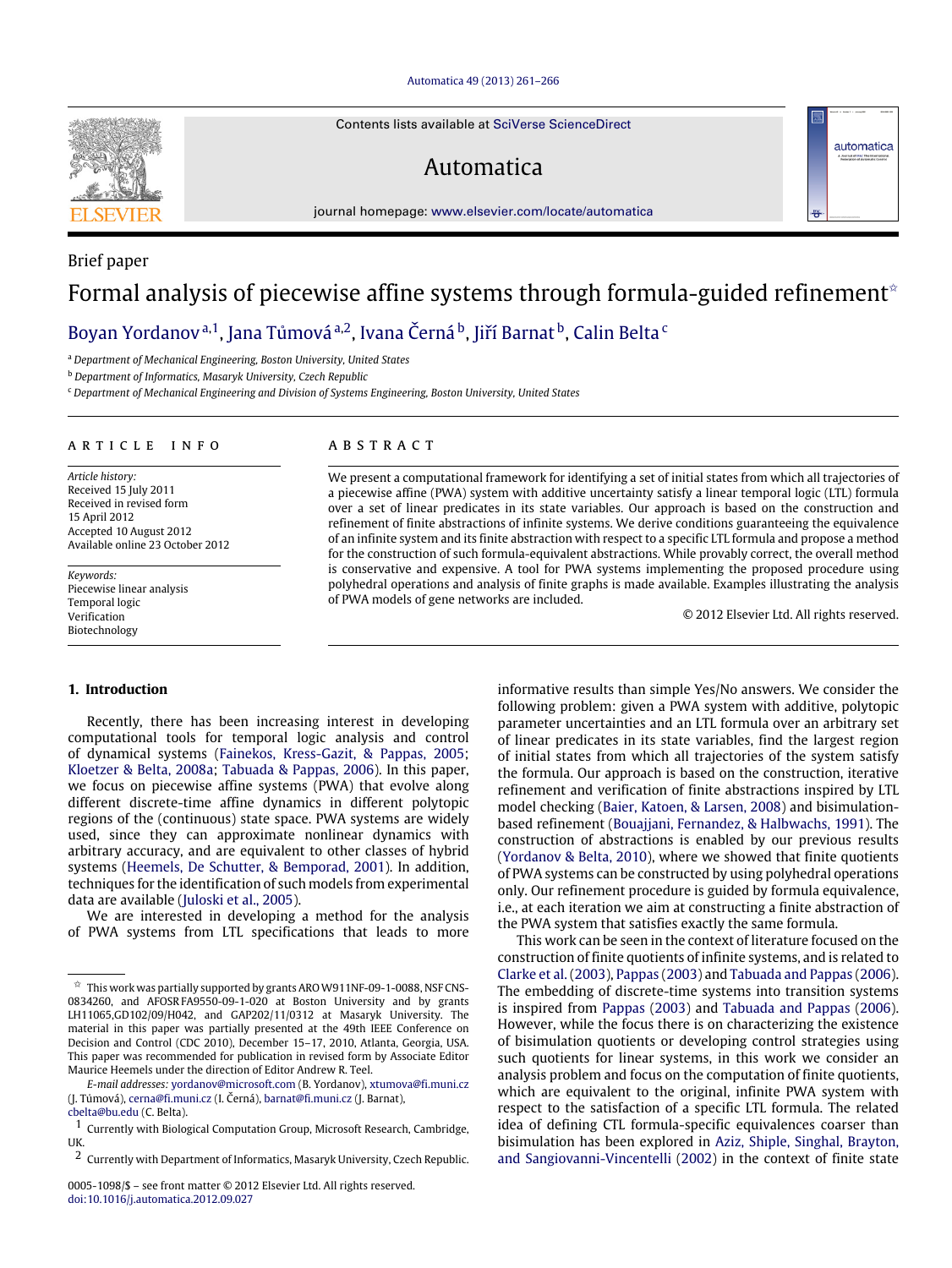systems. A trace-equivalent quotient, which might be coarser than a bisimulation one, can be used to analyze an infinite system with any LTL formulas (e.g. see [Henzinger,](#page-4-8) [Majumdar,](#page-4-8) [&](#page-4-8) [Raskin,](#page-4-8) [2005\)](#page-4-8). Instead, our method can lead to the construction of quotients that are even coarser but are equivalent with the infinite system with respect to a specific formula only. While we focus on the analysis of PWA systems, methods targeting other classes of infinite systems might also benefit from the construction of formula-equivalent quotients, provided that all operations required by the method can be implemented.

Our methods differ from counterexample-guided refinement (CEGAR) [\(Clarke](#page-4-6) [et al.,](#page-4-6) [2003\)](#page-4-6) (a different strategy for specificationbased refinement) in two ways. First, instead of performing many model checking steps, in this work we aim directly at the construction of formula-equivalent quotients. Second, we obtain more informative results by identifying satisfying and violating regions (i.e. regions of initial conditions from which all trajectories of the system satisfy or violate the specification). This resembles the construction and refinement of 3-valued abstractions [\(Bruns](#page-4-9) [&](#page-4-9) [Godefroid,](#page-4-9) [1999;](#page-4-9) [Chechik](#page-4-10) [&](#page-4-10) [Ding,](#page-4-10) [2002\)](#page-4-10). While the analysis of PWA systems for properties such as stability, invariance and reachability has been considered previously [\(Bemporad,](#page-4-11) [Torrisi,](#page-4-11) [&](#page-4-11) [Morari,](#page-4-11) [2000\)](#page-4-11), our approach allows greater expressivity through LTL specifications.

Compared to our previous approach to the analysis of PWA systems [\(Yordanov](#page-5-6) [&](#page-5-6) [Belta,](#page-5-6) [2010\)](#page-5-6), in this paper we develop a more efficient procedure by constructing formula-equivalent abstractions coarser than bisimulation. In addition, we derive conditions under which the analysis results are exact although, in general, the overall procedure is still conservative. A preliminary version of this [w](#page-5-8)ork was presented in [Yordanov,](#page-5-8) [Tumova,](#page-5-8) [Belta,](#page-5-8) [Cerna,](#page-5-8) [and](#page-5-8) [Bar](#page-5-8)[nat](#page-5-8) [\(2010\)](#page-5-8), where only fixed parameter PWA systems were considered. In this paper, we extend the method from [Yordanov](#page-5-8) [et al.](#page-5-8) [\(2010\)](#page-5-8) to handle uncertain parameter systems, while introducing additional optimizations to our analysis procedure. The algorithms presented here were implemented as a tool available at [http://hyness.bu.edu/software.](http://hyness.bu.edu/software)

#### **2. Preliminaries and notation**

We assume familiarity with the following notions (for details see, e.g., [Baier](#page-4-4) [et al.,](#page-4-4) [2008\)](#page-4-4) and only introduce some preliminaries.

A *transition system* is a tuple  $T = (Q, \rightarrow, 0, o)$ , where Q is a (possibly infinite) set of states, →⊆ *Q* × *Q* is a transition relation, *O* is a finite set of observations, and  $o: Q \rightarrow O$  is an observation map. We denote by  $Pre_T(X) = \{x \in Q \mid \exists x' \in X, x \rightarrow x'\}$  the states that reach *region X* ⊆ *Q* in one step. We denote the *language* of *T* starting from *X* as  $\mathcal{L}_T(X)$  and use  $\mathcal{L}_T$  for  $\mathcal{L}_T(Q)$ .

We use the graphical notation for the LTL operators (i.e.  $\Box$  for always and  $\diamondsuit$  for eventually). Given an LTL formula  $\phi$  over *O*, we write  $T(X) \models \phi$  if all the words from  $\mathcal{L}_T(X)$  satisfy  $\phi$ . Let  $X_T^{\phi} =$  ${x \in Q \mid T(x) \models \phi}$  denote the largest region of *T* satisfying  $\phi$ . For a finite T, the set  $X_T^\phi$  can be computed through model-checking [\(Baier](#page-4-4) [et al.,](#page-4-4) [2008\)](#page-4-4).

We use ∼*<sup>o</sup>* to denote the equivalence relation induced by *o* over *Q* (i.e. for *x*<sub>1</sub>, *x*<sub>2</sub> ∈ *Q*, *x*<sub>1</sub>∼<sub>*o</sub>x*<sub>2</sub> iff *o*(*x*<sub>1</sub>) = *o*(*x*<sub>2</sub>)) and ∼*b* to denote</sub> the coarsest, observation-preserving bisimulation. The quotient  $T / \sim_o = (Q / \sim_o, \rightarrow \sim_o, 0, o_{\sim_o})$  simulates *T*, while *T* and *T* /<sub>∼*b*</sub> are bisimilar. This leads to the following relationships between the region  $X_T^\phi$  for  $T$  and its quotients<sup>[3](#page-1-0)</sup>

$$
con(X_{T/_{\sim_0}}^{\phi}) \subseteq con(X_{T/_{\sim_b}}^{\phi}) = X_T^{\phi}.
$$
\n<sup>(1)</sup>

A *Büchi automaton* is a tuple  $\mathcal{B} = (S, S_0, O, \delta_{\mathcal{B}}, F)$  where *S* is a finite set of states,  $S_0 \subseteq S$  is the set of initial states, O is the input alphabet,  $\delta_{\mathcal{B}} : S \times O \rightarrow 2^S$  is a transition function and  $F \subseteq S$  is the set of accepting states. For any LTL formula  $\phi$ , a Büchi automaton denoted by  $\mathcal{B}_{\phi}$  that accepts all and only words satisfying  $\phi$  can be constructed. A *product automaton*  $P = T \otimes B_{\phi}$  is a Büchi automaton<sup>[4](#page-1-1)</sup>  $P = (S_P, S_{P0}, \delta_P, F_P)$  where  $S_P = Q \times S$ ,  $S_{P0} = Q \times S_0$ , and  $F_P = Q \times F$ . *P* accepts all and only words from  $\mathcal{L}_T$  satisfying  $\phi$ . We denote the projection of states of *P* to states of *T* by  $\alpha : S_P \to Q$ (i.e. for a state  $(x, s)$  of  $P$ ,  $\alpha((x, s)) = x \in Q$ ).

#### **3. Problem formulation and approach**

Let  $\mathcal{X}_l$ ,  $l \in L$  be a set of open polytopes in  $\mathbb{R}^N$ , where L is a finite index set, such that  $\mathcal{X}_{l_1} \cap \mathcal{X}_{l_2} = \emptyset$  for all  $l_1, l_2 \in L$ ,  $l_1 \neq l_2$ and  $\mathcal{X} = \bigcup_{l \in L} cl(\mathcal{X}_l)$  is a closed full-dimensional polytope in  $\mathbb{R}^N$  $(cl(X_l)$  denotes the topological closure of set  $X_l$ ). A discrete-time piecewise affine (PWA) system is defined as:

<span id="page-1-2"></span>
$$
x_{k+1} = A_l x_k + b_l, \quad x_k \in \mathcal{X}_l, \ l \in L, \ k = 0, 1, \ldots,
$$
 (2)

where, for each mode  $l \in L$ , parameter  $b_l$  is uncertain but known to belong to a polyhedral region  $B_l \subset \mathbb{R}^N$ . We assume that  $X$ is an invariant for all trajectories of the system and matrix *A<sup>l</sup>* is nonsingular for all  $l \in L$ .

We are interested in properties of [\(2\)](#page-1-2) specified over the poly-topes from its definition.<sup>[5](#page-1-3)</sup> More specifically, given LTL formula  $\phi$ over *L* we seek the largest initial region from which all trajectories of the PWA system satisfy  $\phi$ . To formalize this problem, we define the semantics of PWA systems through a transition system embedding[6](#page-1-4) :

<span id="page-1-5"></span>**Definition 1.** Let  $T_e = (Q_e, \rightarrow_e, Q_e, o_e)$ , where  $Q_e = \bigcup_{l \in L} \mathcal{X}_l$ ;  $x \rightarrow e^x$  iff there exist  $l \in L$ ,  $b_l \in B_l$  such that  $x \in X_l$  and  $x' = A_l x + b_l; O_e = L; o_e(x) = l$  iff  $x \in X_l$ . Given  $X \subseteq Q_e$ , all trajectories of system [\(2\)](#page-1-2) originating in *X* satisfy an LTL formula  $\phi$ iff  $T_e(X) \models \phi$ .

From [Definition 1,](#page-1-5) the main problem considered in this paper is formalized as the computation of  $X_{T_e}^{\phi}$ . Since  $T_e$  has an infinite number of states, it cannot be analyzed directly, which motivates us to consider the generalized problem:

<span id="page-1-7"></span>**Problem 1.** Given an infinite transition system *T* and an LTL formula  $\phi$  over its set of observations 0, find  $X_T^{\phi}$ .

We assume that the quotient *T* /<sup>∼</sup>*<sup>o</sup>* can be constructed (in [Yordanov](#page-5-6) [and](#page-5-6) [Belta](#page-5-6) [\(2010\)](#page-5-6) we showed that this is indeed the case for *Te*). Then, the set  $X_{T/\sim_o}^{\phi}$  can be computed and used as in Eq. [\(1\)](#page-1-6) to obtain an under-approximation of  $X_T^{\phi}$ , leading to a conservative solution to [Problem 1.](#page-1-7) The bisimulation algorithm [\(Bouajjani](#page-4-5) [et al.,](#page-4-5) [1991\)](#page-4-5) can then be used to decrease this conservatism (a similar idea was applied in [Chutinan](#page-4-12) [and](#page-4-12) [Krogh](#page-4-12) [\(2001\)](#page-4-12) for ACTL). The equivalence relations ∼*<sup>i</sup>* produced at the *i*-th iteration of the bisimulation algorithm (i.e.  $\sim_0 = \sim_o$  and  $\sim_{i+1}$  refines  $\sim_i$ ) provide approximations of  $X_T^{\phi}$  with increasing accuracy (i.e. con $(X_{T/_{\sim_i}}^{\phi}) \subseteq$ 

con(*X* φ *<sup>T</sup>* /∼*i*+<sup>1</sup> )). If the algorithm terminates at step *k* (which cannot be guaranteed for general infinite systems), the bisimulation ∼*<sup>k</sup>* =  $\sim_b$  leads to an exact solution as shown in Eq. [\(1\).](#page-1-6)

<span id="page-1-0"></span><sup>3</sup> The *concretization* con() maps a region of a quotient to its corresponding region in the concrete system *T* .

<span id="page-1-6"></span><span id="page-1-1"></span><sup>4</sup> The singleton input alphabet of *P* is omitted.

<span id="page-1-3"></span><sup>5</sup> These polytopes can capture arbitrary linear predicates.

<span id="page-1-4"></span><sup>6</sup> Such a formalization was also used in [Yordanov](#page-5-6) [and](#page-5-6) [Belta](#page-5-6) [\(2010\)](#page-5-6) where several additional remarks were considered.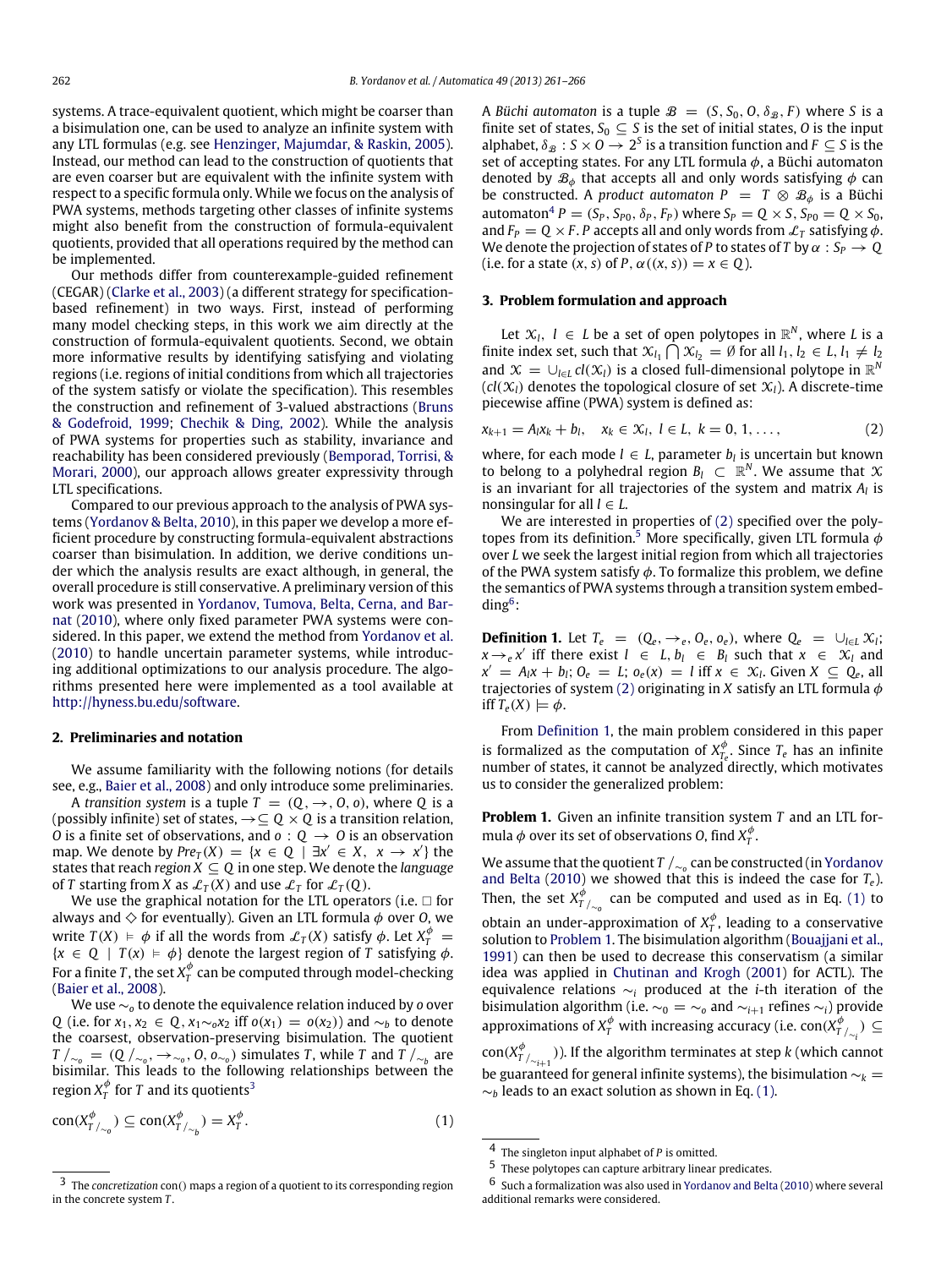<span id="page-2-0"></span>

**Fig. 1.** Algorithm 2 is applied to transition system *T* [\(Fig. 1.](#page-2-0)1) to construct the  $\phi$ -equivalent quotient (Fig. 1.8) for LTL formula  $\phi = \Box \neg o_5$ . At each step, the sets  $S_T$  and  $S_T$  (or their projections to *T |*<sub>∼</sub>) are shaded dark or light, respectively, while "dummy" states are shown without labels. The resulting quotient  $\hat T$  /<sub>∼φ</sub> [\(Fig. 1.](#page-2-0)8) is not a bisimulation quotient but still allows the computation of the largest satisfying (and violating) set of *T* (note that state  $X_6$  in [Fig. 1.](#page-2-0)8 is inherently uncertain and cannot be refined).

Inspired by this, in [Yordanov](#page-5-6) [and](#page-5-6) [Belta](#page-5-6) [\(2010\)](#page-5-6) we developed a procedure that refined specific quotient states, possibly leading to the construction of an equivalence relation ∼ that was coarser than bisimulation but provided the exact solution<sup>[7](#page-2-1)</sup>

$$
con(X_{T/\sim}^{\phi}) = X_{T}^{\phi}.
$$
\n(3)

We formalize the conditions guaranteeing that Eq. [\(3\)](#page-2-2) holds (an exact solution to [Problem 1](#page-1-7) is computed) as follows $\frac{8}{3}$  $\frac{8}{3}$  $\frac{8}{3}$ 

<span id="page-2-4"></span>**Definition 2.** An observation preserving equivalence relation is a  $\phi$ -equivalence of *T* (denoted by  $\sim_{\phi}$ ) iff ∀*x*<sub>1</sub>, *x*<sub>2</sub> ∈ *Q* such that *x*<sub>1</sub>∼ $\phi$ *x*<sub>2</sub>, *T*(*x*<sub>1</sub>)  $\models \phi \Leftrightarrow T(x_2) \models \phi$ .

<span id="page-2-5"></span>**Proposition 1.** *Given a transition system T and an LTL formula* φ*, Eq.* [\(3\)](#page-2-2) *holds iff*  $\sim$  *is a*  $\phi$ *-equivalence of T.* 

**Proof** (⇒)**.** Let ∼ be a φ-equivalence. From [Definition 2](#page-2-4) it follows that  $\forall x \in Q$  such that  $T(x) \models \phi, x \in \text{con}(X), X \in T /_{\sim}$  we  $\Delta$  *h*ave *T* /∼(*X*)  $\models$   $\phi$ . Then, ∀*x* ∈ *Q*, *x* ∈ *X*<sub>*f*</sub><sup> $\phi$ </sup>  $\Rightarrow$  *x* ∈ *con*(*X*<sub>*f*<sup> $\phi$ </sup>)  $\sim$ </sub> and therefore  $X^\phi_T\;=\;{\rm con}(X^\phi_{T/_{\sim}}).$  [ $\Leftarrow$ ] Assume that  $\sim$  is not a  $\phi$ equivalence. Then,  $\exists x_1, x_2 \in \mathbb{Q}$  such that  $x_1 \sim x_2, T(x_1) \models \phi$ and  $T(x_2) \nvDash \phi$ . Considering the equivalence class  $X \in \mathbb{Q}/\mathbb{Z}$  such that  $x_1, x_2 \in \text{con}(X)$  we have  $T /_{\sim}(X) \neq \emptyset$ . Then  $x_1 \in X_T^{\emptyset}$  but  $x_1 \not\in \textnormal{con}(X_{T/\sim}^{\phi})$  and therefore  $X_{T}^{\phi} \neq \textnormal{con}(X_{T/\sim}^{\phi})$ .  $\quad \Box$ 

The bisimulation  $\sim_b$  is a  $\phi$ -equivalence for all LTL formulas  $\phi$ and, therefore, bisimulation is a sufficient condition guaranteeing Eq. [\(3\).](#page-2-2) However, since we are interested in the analysis of *T* for a specific LTL formula  $\phi$ , it can be too restrictive (e.g. see [Fig. 1\)](#page-2-0). [Proposition 1](#page-2-5) shows that  $\phi$ -equivalence is necessary and sufficient for Eq. [\(3\).](#page-2-2) Thus, [Problem 1](#page-1-7) reduces to the computation of con( $X_{T/\sim_{\phi}}^{\phi}$ ).

### <span id="page-2-8"></span>**4. Formula-guided refinement**

In this section we develop an algorithm for the computation of  $\phi$ -equivalent quotients of (possibly infinite) transition systems, leveraging ideas from the bisimulation algorithm and automatabased model checking. We assume that, given a transition system *T*, the finite quotient *T* /<sub>∼o</sub> is computable (as will be the case for *T*<sub>*e*</sub>) and consider *T* /<sub>∼</sub> where  $\sim$  is observation-preserving (i.e.  $\sim$  refines ∼*o*). To simplify the presentation, we also assume that the LTL formula  $\phi$  can be translated into a deterministic Büchi automaton  $\mathcal{B}_{\phi}$  over the set of observations *O*. Thus, we focus only on a fragment of LTL (e.g. no deterministic  $\mathcal{B}_{\phi}$  exists for  $\phi = \diamond \Box$ o,  $\rho \in O$ ) but full expressivity can be achieved at a higher computational cost by using a deterministic Rabin automata translation [\(Baier](#page-4-4) [et al.,](#page-4-4) [2008\)](#page-4-4). Since the computation of  $\phi$ -equivalent quotients is guided by formula  $\phi$ , it is most natural to perform the computation in the product automata *P* = *T* /<sub>∼</sub> ⊗ $\mathcal{B}_{\phi}$ , which captures both the system and the specification.

<span id="page-2-2"></span>Let *S*<sup>⊤</sup> ⊆ *S<sup>P</sup>* denote the set of states of *P* such that all runs originating in *S*⊤ are accepted by *P*. *S*⊤ can be computed efficiently using a method described in [Kloetzer](#page-4-13) [and](#page-4-13) [Belta](#page-4-13) [\(2008b\)](#page-4-13)—a subset *F*<sup>⊤</sup> ⊆ *F<sup>P</sup>* of accepting states from which infinitely many revisits to *F<sup>P</sup>* are guaranteed is first identified; *S*⊤ is then the set of states from which a visit to *F*⊤ is guaranteed. The largest satisfying set  $X_{T/\sim}^{\phi}$  of  $T$  / $_{\sim}$  can be computed as the projection  $\alpha$  (*S* $_{\top}$  ∩*S* $_{P0})\subseteq$  Q / $_{\sim}$ . Similarly, we can compute a set of states  $S_\perp \subseteq S_P$  such that no runs originating in *S*<sub>⊥</sub> are accepted by *P*. The projection  $\alpha(S_\perp \cap S_{P0}) \subseteq$ *Q* /<sub>∼</sub> corresponds to  $X^{¬φ}_{T/∼}$ , i.e. the largest region of *T* /<sub>∼</sub> from which all runs violate  $\phi$ .

Let *S*<sup>2</sup> = *S*<sup>*P*</sup>  $\setminus$  (*S*<sup> $⊤$ </sup> ∪ *S*<sup> $⊓$ </sup>) denote the subset of states from which some but not all runs are accepted by *P*. The projection  $X_{T/\sim}^2 =$  $\alpha(S_7 \cap S_{P0}) \subseteq Q$  /<sub>∼</sub> corresponds to states of *T* /<sub>∼</sub> where both runs satisfying  $\phi$  and  $\neg \phi$  originate. We partition the set of states  $S_2$ into subsets *S*<sub> $≤$ </sub> and *S*<sub> $\div$ </sub>, where states of *T* /<sub> $∼$ </sub> from the projection  $\alpha(S_{\prec} \cap S_{P0})$  are inherently uncertain<sup>[9](#page-2-6)</sup> in *T*, while refinement should be targeted to states from  $\alpha(S_+ \cap S_{P0})$ . We characterize  $S_{\prec}$  in the following proposition:

**Proposition 2.** *Given a state*  $(X, s) \in S_P$ *, we have*  $(X, s) \in S_{\prec}$  *if all of the following properties hold:* (i)  $(X, s) \in S$ ? *(i.e. both satisfying and violating runs originate there),* (ii)  $\forall (X', s') \in \delta_P((X, s))$ ,  $(X', s') \in$ *S*⊤∪*S*⊥∪*S*<sup>≺</sup> *(i.e. all successors states of* (*X*, *s*) *have been characterized in P*), (iii) *T*  $\bigwedge \_{\sim}$  = Refine(*T*  $\bigwedge \_{\sim}$ , *X*) (*i.e. state* (*X*, *s*) *cannot be refined further).*

**Proof.** All successors of  $(X, s)$  are characterized in *P* and, therefore, none of the successors of  $X = \alpha((X, s))$  will be considered for further refinement in *T* /∼. Since applying Refine(*T* /∼, *X*) does not affect *X*, then for all states *X'* such that  $X \rightarrow \sim X'$  we have ∀*x* ∈  $con(X)$ ,  $\exists x' \in con(X')$  such that  $x \to x'$ . Therefore,  $(X, s) \in S_{\prec}$ and *X* is inherently uncertain.  $\square$ 

<span id="page-2-7"></span>**Proposition 3.** *The equivalence relation* ∼ *is a* φ*-equivalence of T if and only if*  $S_{\div} \cap S_{P0} = \emptyset$ *.* 

**Proof.** For necessity, assume  $S_+ \cap S_{P0} \neq \emptyset$  where  $(X, s)$  is a state of *P* such that  $(X, s) \in S_+$ . Then,  $X = \alpha((X, s))$  is a state of  $T /_{\sim}$ such that  $\exists x_1, x_2 \in \text{con}(X), T(x_1) \models \phi, T(x_2) \models \neg \phi$  and therefore ∼ is not a φ-equivalence. For sufficiency, assume *S*<sup>÷</sup> ∩ *SP*<sup>0</sup> = ∅. Then,  $\forall X \in Q /_{\sim}$  either (i)  $\forall x \in con(X), T(x) \models \phi$ , (ii)  $\forall x \in$ con(*X*),  $T(x) \models \neg \phi$  or (iii)  $\forall x \in \text{con}(X)$ ,  $T(x) \not\vdash \phi$  and  $T(x) \not\vdash \neg \phi$ . Therefore  $\sim$  is a  $\phi$ -equivalence.  $\Box$ 

<span id="page-2-1"></span><sup>7</sup> Similarly to the bisimulation algorithm, the termination of our refinement strategy could not be guaranteed.

<span id="page-2-3"></span><sup>8</sup> Such a characterization was not provided in [Yordanov](#page-5-6) [and](#page-5-6) [Belta](#page-5-6) [\(2010\)](#page-5-6).

<span id="page-2-6"></span><sup>9</sup> Both satisfying and violating runs originate in each  $x \in con(X)$  for an inherently uncertain *X* ∈ *Q* /<sub>∼</sub> (e.g. see  $X_6$  in [Fig. 1.](#page-2-0)8). These runs cannot be separated via refinement.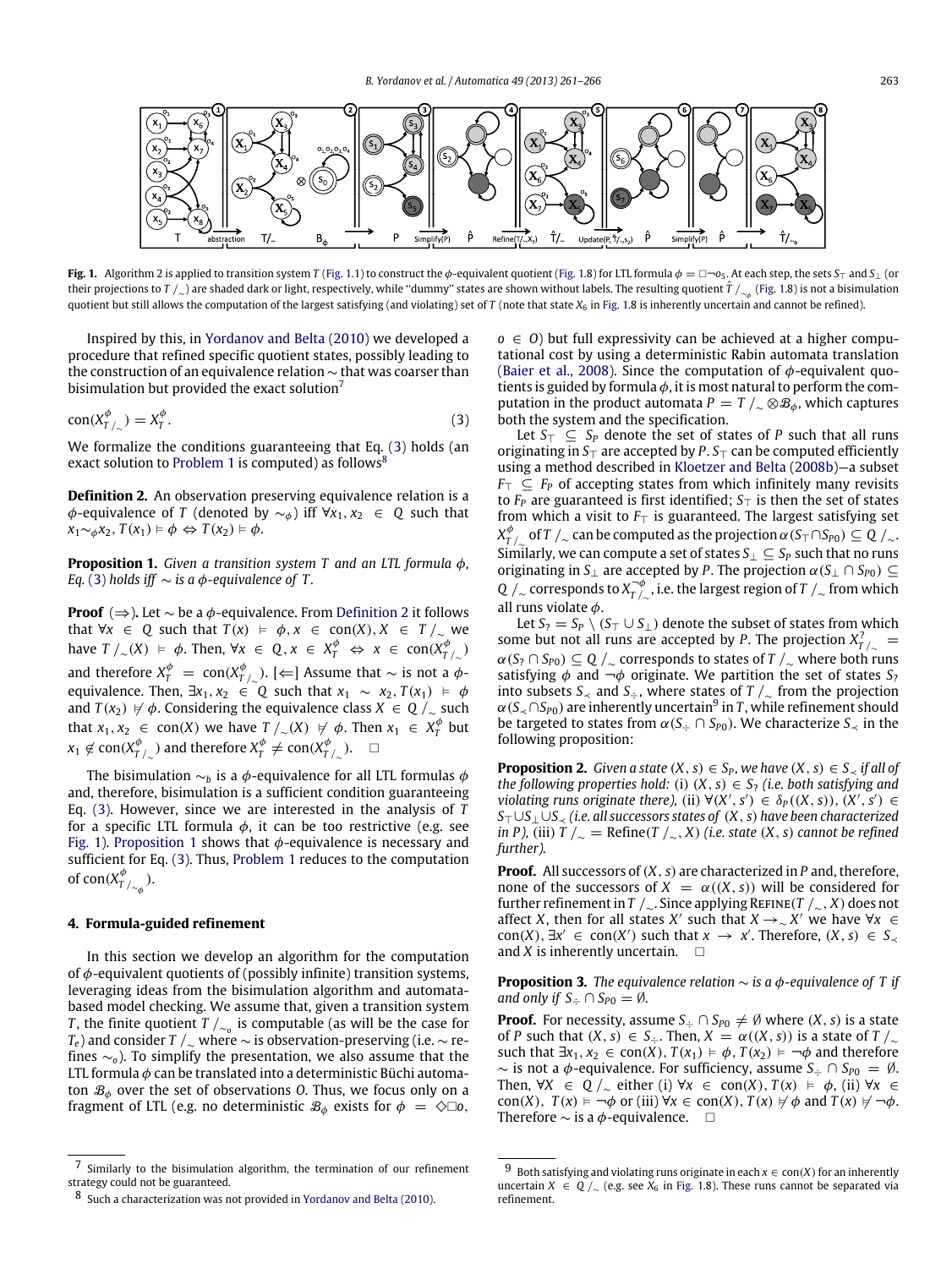In general, the set  $S_{\div}$  is nonempty but can be made empty if accepting and non-accepting runs from each state  $(X, s) \in S_+$  are separated through refinement—from [Proposition 3](#page-2-7) this provides a strategy for the construction of  $\phi$ -equivalent quotients. Since the structure of *P* is completely determined by  $\mathcal{B}_{\phi}$  and  $T /_{\sim}$  but  $\mathcal{B}_{\phi}$  is fixed, states in *P* can only be refined through refinement of *T* /∼. We refine a state  $(X, s) \in S_+$  by applying REFINE( $T / \sim, \alpha(X, s)$ ) (Algorithm 1). This procedure is inspired by the bisimulation algorithm [\(Bouajjani](#page-4-5) [et al.,](#page-4-5) [1991\)](#page-4-5) and refines *T* /<sup>∼</sup> locally at a state *X* ∈ *Q* /∼, returning the refined quotient  $\hat{T}$  /∼.

All outgoing transitions from newly formed states are implicitly induced through the refinement but incoming transitions must be updated (Algorithm 1, line 8):  $X'' \to \sim X$  is replaced with  $X'' \hat{\to} \sim X'$ if there exists a newly formed state  $X' \in \mathbb{X}_r$  such that con $(X'') \cap$ *Pre*<sub>*T*</sub> (con(*X'*))  $\neq \emptyset$  and removed otherwise. If a self loop at state *X* was present in *T* /<sub>∼</sub>, all pairwise transitions between subsets from  $\mathbb{X}_r$  (including self loops) are possible in  $\hat{T}/\gamma$  and must be recomputed. All subsets of a refined state inherit the observation of the parent and, therefore, *o*ˆ<sup>∼</sup> is easily updated. Finally, changes made through refinement in the quotient *T* /<sup>∼</sup> are projected to the product *P* by applying a function  $\hat{P} = \text{UPDATE}(P, \hat{T} /_{\sim}, (X, s)),$ rather than by recomputing it as  $\hat{P} = \hat{T}/\sim \otimes \mathcal{B}_{\phi}$ .

**Algorithm 1**  $\hat{T}/\sim$  = REFINE( $T/\sim$ , *X*)

1: Initialize  $\mathbb{X}_r := \{X\}$ 2: **while** there exist  $X_r \in \mathbb{X}_r, X' \in Post_{T/\sim}(X)$  such that  $\emptyset \subset$ *con*(*Xr*) ∩ *Pre<sup>T</sup>* (*con*(*X* ′ )) ⊂ *con*(*Xr*) **do** 3: Construct states  $X_1, X_2$  such that: 4:  $con(X_1) := con(X_r) \cap Pre_T(con(X'))$ 5:  $con(X_2) := con(X_r) \setminus Pre_T(con(X'))$ 6:  $X_r := (X_r \setminus X_r) \cup \{X_1, X_2\}$ 7: **end while** 8:  $\hat{Q}/_{\sim}$  := ( $Q/\sim \setminus X$ ) ∪  $\mathbb{X}_r$ ; update  $\hat{\rightarrow}_{\sim}$  and  $\hat{o}_{\sim}$ 9: **return**  $\hat{T}/_{\sim} = (\hat{Q}/_{\sim}, \hat{\rightarrow}_{\sim}, 0, \hat{o}_{\sim})$ 

The product automaton *P* can be simplified by respectively replacing each set  $S_T$ ,  $S_\perp$  and  $S_\prec$  by a single dummy state  $s_1$ ,  $s_2$  or *s*<sub>3</sub>, such that  $\delta_P(s_1) = \{s_1\}, \delta_P(s_2) = \{s_2\}, \delta_P(s_3) = \{s_1, s_2\}$  and *s*<sub>1</sub> ∈ *F*<sub>*P*</sub>. For a state *s* ∈ *S*<sub>*P*</sub>  $\setminus$  (*S*<sub> $\top$ </sub>  $\cup$  *S*<sub> $\prec$ </sub>  $\setminus$  *S*<sub> $\prec$ </sub>  $\setminus$  *a* transition to a dummy state is included if a transition to a state from the corresponding set was present (e.g. if there existed a state  $s' \in S_{\top}$  such that  $s' \in \delta_P(s)$ then  $s_1 \in \delta_P(s)$ ). This simplification is performed by the function  $P^{\dagger}$  = SIMPLIFY(*P*), which reduces the number of states of *P* and leads to faster computation.

The overall method is summarized in Algorithm 2 and an example of its application is shown in [Fig. 1.](#page-2-0) The procedure is not guaranteed to terminate but termination can be enforced by imposing a limit on the number of iterations or refining up to certain state granularity.<sup>[10](#page-3-0)</sup> In such cases only an under-approximation of the solution to [Problem 1](#page-1-7) is obtained, which can be improved by adjusting these limits. Additional optimizations based on the decomposition of the product *P* into strongly connected components (SCC)—a common technique in model checking—are possible, since SCCs respect the characterization of states of *P* as *S*⊤, *S*⊥, or *S*?.

<span id="page-3-3"></span>**Remark 1.** In [Yordanov](#page-5-6) [and](#page-5-6) [Belta](#page-5-6) [\(2010\)](#page-5-6), we constructed both the product automaton  $P_{\phi} = T /_{\sim} \otimes B_{\phi}$  and  $P_{\neg \phi} = T /_{\sim} \otimes B_{\neg \phi}$  and used model checking to find  $X_{T/\sim}^{\phi}$  and  $X_{T/\sim}^{\neg \phi}$  . Here, we avoid the construction of  $P_{\neg\phi}$  and apply methods inspired by Büchi games [\(Kloetzer](#page-4-13) [&](#page-4-13) [Belta,](#page-4-13) [2008b\)](#page-4-13) on  $P_{\phi}$  to find these sets.

**Algorithm 2** Given  $T$  and  $\phi$ , compute  $X_{\hat{T}/_{\sim}}^{\phi}$ ,  $X_{\hat{T}/_{\sim}}^{\neg \phi}$ *<sup>T</sup>*ˆ/<sup>∼</sup>

- 1: Construct *T* /<sup>∼</sup>*<sup>o</sup>* ; translate φ to deterministic Büchi automaton  $\mathcal{B}_\phi$ ; construct  $P = T/_{\sim \rho} \otimes \mathcal{B}_\phi$
- 2: Initialize  $\hat{T}/_{\sim} := T/_{\sim_o}$  and  $\hat{P} := P$
- 3: **repeat**
- 4: Compute  $S_{\top}$  and  $S_{\bot}$  in  $\hat{P}, S_2 := S_{\hat{P}} \setminus (S_{\top} \cup S_{\bot})$ <br>5: Compute  $S_{\prec} \subseteq S_2, S_{\preceq} := S_2 \setminus S_{\prec}$
- 5: Compute  $S_\prec \subseteq S_7$ ,  $S_\div := S_7 \setminus S_\prec$ <br>6: **for all**  $(X, s) \in S_\div$  **do**
- **for all**  $(X, s) \in S_{\div}$  **do**
- 7: **if** *X* not yet refined in  $\hat{T}/\sim$  **then**
- 8:  $\hat{T}/\sim$  :=REFINE( $\hat{T}/\sim$ , *X*)
- 9: **end if**
- 10:  $\hat{P}$  :=Update( $\hat{P}$ ,  $\hat{T}/_{\sim}$ ,  $(X, s)$ )
- 11: **end for**
- 12:  $\hat{P}$  :=SIMPLIFY( $\hat{P}$ )
- 13: **until**  $\hat{P}$  not updated during an iteration

14: return 
$$
X_{\hat{T}/\sim}^{\phi} = \alpha(S_{\top} \cap S_{P0}), X_{\hat{T}/\sim}^{-\phi} = \alpha(S_{\bot} \cap S_{P0})
$$

<span id="page-3-2"></span>

**Fig. 2.** Schematic representations of: A the genetic toggle switch [\(Gardner](#page-4-14) [et al.,](#page-4-14) [2000\)](#page-4-14); and B the Repressilator [\(Elowitz](#page-4-15) [&](#page-4-15) [Leibler,](#page-4-15) [2000\)](#page-4-15).

*Complexity:* An LTL formula  $\phi$  of size  $|\phi|$  can be translated into a Büchi automaton of size  $2^{\mathcal{O}(|\phi|)}$  [\(Baier](#page-4-4) [et al.,](#page-4-4) [2008\)](#page-4-4) resulting in a product automaton with  $O(|Q /_{\sim}| + 2^{\mathcal{O}(|\phi|)})$  states. The characterization of the states of *P* discussed in Section [4](#page-2-8) has complexity  $\mathcal{O}(|S_P| \cdot |\delta_P|)$ . Whenever state  $X \in Q/\sim$  is refined, updating *P* can add up to 2<sup>|*Post<sub>T</sub>* /∼(*X*)|  $\cdot$  |  $\mathcal{B}_{\phi}$ | states but the growth</sup> of *P* is controlled through simplification. When  $\phi$  cannot be translated into a deterministic Büchi automaton, a deterministic Rabin automaton of double-exponential size with respect to the size of the formula can be used. In this case, the computation of sets *S*⊤ and *S*⊥ can also become more expensive, since a Rabin acceptance condition must be considered. Although the theoretical complexity of the solution did not improve over our previous results [\(Yordanov](#page-5-6) [&](#page-5-6) [Belta,](#page-5-6) [2010\)](#page-5-6), a significant computational reduction can be reached in practice (see Section [5,](#page-3-1) [Table 1\)](#page-4-16) by avoiding the construction of two product automata as in [Yordanov](#page-5-6) [and](#page-5-6) [Belta](#page-5-6) [\(2010\)](#page-5-6), reducing the size of *P* and targeting refinement to specific states.

#### <span id="page-3-1"></span>**5. Implementation and case study**

The method described above was implemented as a Matlab tool (available at [http://hyness.bu.edu/software\)](http://hyness.bu.edu/software). The tool takes as input a PWA system (Eq. [\(2\)\)](#page-1-2) and an LTL formula and produces a set of satisfying initial regions. The construction of quotients for PWA systems is implemented as described in [Yordanov](#page-5-6) [and](#page-5-6) [Belta](#page-5-6) [\(2010\)](#page-5-6), where quotient regions are represented as (unions of) polytopes and the computation of *Pre*(), intersection, set difference and emptiness checks are performed using polyhedral operations using routines from the MPT toolbox [\(Kvasnica,](#page-4-17) [Grieder,](#page-4-17) [&](#page-4-17) [Baotić,](#page-4-17) [2004\)](#page-4-17).

To demonstrate the described approach and compare it to our method from [Yordanov](#page-5-6) [and](#page-5-6) [Belta](#page-5-6) [\(2010\)](#page-5-6) we analyze two PWA models inspired by classical synthetic gene networks [\(Elowitz](#page-4-15) [&](#page-4-15) [Leibler,](#page-4-15) [2000;](#page-4-15) [Gardner,](#page-4-14) [Cantor,](#page-4-14) [&](#page-4-14) [Collins,](#page-4-14) [2000\)](#page-4-14) [\(Fig. 2\)](#page-3-2). Gene regulation is modeled by ramp functions, which are PWA functions defined by two threshold values, inducing three regions of different dynamics. At low repressor concentrations (below threshold 1) the regulated gene is fully expressed, at high repressor concentrations

<span id="page-3-0"></span><sup>10</sup> When quotient states are represented by polytopes as for PWA systems [\(Yordanov](#page-5-6) [&](#page-5-6) [Belta,](#page-5-6) [2010\)](#page-5-6), the radii of the inscribed spheres provide a convenient quotient state granularity metric.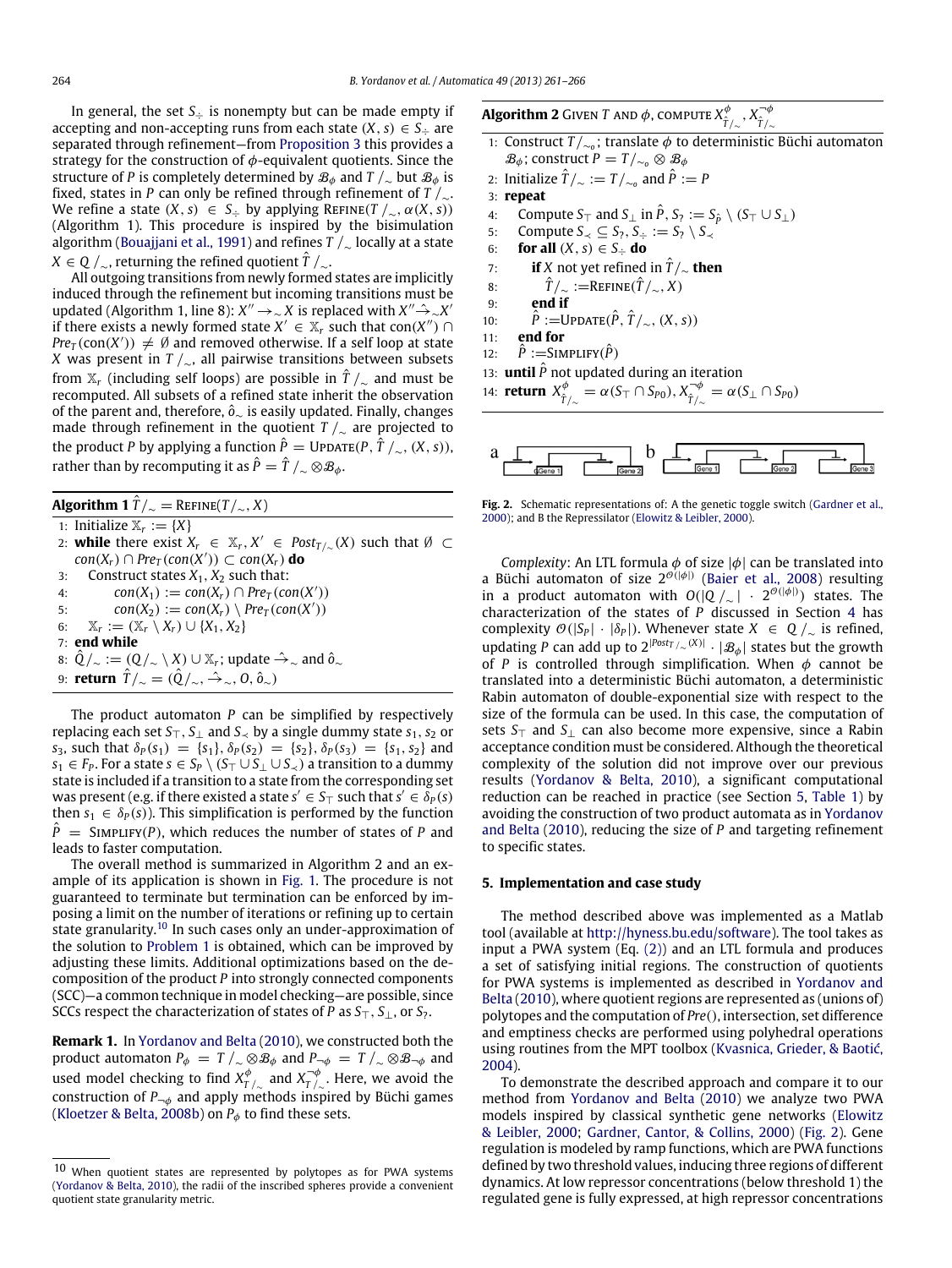<span id="page-4-18"></span>

**Fig. 3.** A: Simulated trajectories of the toggle switch PWA model go towards one of two stable equilibria located in regions  $\mathcal{X}_3$  and  $\mathcal{X}_7$  (initial states are marked by open circles). Trajectories originating in the light gray region are guaranteed to satisfy specification  $\Diamond$ 3, while trajectories originating in the dark gray region are guaranteed to satisfy  $\Diamond$ 7. B: Simulated trajectories of the repressilator PWA model oscillate visiting region of high and low concentrations of Protein 3 (initial states are marked by open circles). Trajectories originating anywhere but the shaded region are guaranteed to satisfy specification  $\Box(\Diamond\phi_1 \land \Diamond\phi_2)$ .

#### <span id="page-4-16"></span>**Table 1**

Computational results from the case study (results obtained using the approach from [Yordanov](#page-5-6) [and](#page-5-6) [Belta](#page-5-6) [\(2010\)](#page-5-6) are given in parentheses). All computation was performed on a desktop computer with a 3.0 GHz AMD Athlon II X4 640 processor and 4 GB of memory. Computation times (with a 20 iterations limit) are reported as ''time''. The relative volumes (as a percentage of the total state space) of the identified satisfying and violating regions are reported as "% sat". and "% viol". respectively. The number of states in the initial quotient and the quotient after all refinement steps are reported as |*<sup>Q</sup>* /<sup>∼</sup> | and |*Q*ˆ /<sup>∼</sup> |, respectively. The number of states in the product automaton after all refinement, updating and simplification is reported as  $|\hat{\mathsf{S}}_P|$  (note that, for the method from [Yordanov](#page-5-6) [and](#page-5-6) [Belta](#page-5-6) [\(2010\)](#page-5-6), no product simplification is involved and the number of states of both  $P_{\phi}$  and  $P_{\neg \phi}$  are reported (see [Remark 1\)](#page-3-3)).

| System                 | Toggle switch |              | Repressilator                                             |
|------------------------|---------------|--------------|-----------------------------------------------------------|
| Spec.                  | $\Diamond$ 3  | ◇7           | $\square(\diamondsuit \phi_1 \wedge \diamondsuit \phi_2)$ |
| Time                   | 29(97)s       | 28.9(96)s    | 17 (153) min                                              |
| % sat.                 | 79.7 (79.8)   | 20.1(20.1)   | 99.62 (99.76)                                             |
| % viol.                | 20.1(20.1)    | 79.7 (79.8)  | 0(0)                                                      |
| $ Q $ <sub>~</sub> $ $ | 9             | 9            | 27                                                        |
| $ \hat{Q} /_{\sim} $   | 423 (463)     | 419 (459)    | 2845 (2970)                                               |
| $ \hat{S}_P $          | 7 (926, 463)  | 7 (918, 459) | 17 (8910, 8910)                                           |

(above threshold 2) expression is only basal and the response between the two thresholds is graded. Due to space constraints, the dynamics of the PWA models are illustrated only through the simulated trajectories in [Fig. 3\(](#page-4-18)A) and (B), which show that the characteristic bistability [\(Gardner](#page-4-14) [et al.,](#page-4-14) [2000\)](#page-4-14) and oscillations [\(Elowitz](#page-4-15) [&](#page-4-15) [Leibler,](#page-4-15) [2000\)](#page-4-15) are captured. The first system includes two mutually inhibiting genes [\(Gardner](#page-4-14) [et al.,](#page-4-14) [2000\)](#page-4-14) and acts as a switch, allowing only one of the genes to be expressed depending on initial conditions. It is modeled as a two dimensional  $(N = 2)$  PWA model with nine rectangular regions  $(L = 1)$  $\{1, \ldots, 9\}, \mathcal{X}_1, \ldots, \mathcal{X}_9$  in [Fig. 3\(](#page-4-18)A)). We seek the maximal sets of initial conditions guaranteeing that all trajectories of the system eventually reach regions  $\mathfrak{X}_3$  or  $\mathfrak{X}_7$ , respectively, specified using LTL formulas  $\diamond$ 3 and  $\diamond$ 7. Biologically, these regions correspond to the states of the system where one gene is fully expressed, while the other is expressed only basally (the two positions of the switch). The second network includes three inhibiting genes and has been experimentally shown to produce oscillations [\(Elowitz](#page-4-15) [&](#page-4-15) [Leibler,](#page-4-15) [2000\)](#page-4-15). A three dimensional  $(N = 3)$  PWA model with 27 hyper-rectangular regions denoted by  $\mathcal{X}_1, \ldots \mathcal{X}_{27}$  was constructed [\(Fig. 3\(](#page-4-18)B)). We are interested in testing whether all initial conditions lead to oscillatory behavior and define subformulas  $\phi_1$  and  $\phi_2$ , which are satisfied when concentrations of the protein produced from gene 3 are respectively low and high (i.e.  $\phi_1$ ) is the disjunction of all regions  $\mathcal{X}_l$  such that ∀*x* ∈  $\mathcal{X}_l$ , [0 0 1]*x* < 30 and, similarly,  $\phi_2$  is the disjunction of all regions  $\mathcal{X}_l$  such that  $\forall x \in \mathcal{X}_l$ , [0 0 1]*x* > 60). By analyzing the system with LTL formula  $\Box(\Diamond \phi_1 \land \Diamond \phi_2)$  we search for the maximal set of initial conditions guaranteeing that trajectories of the system keep oscillating between low and high concentrations of protein 3. Results obtained by applying the analysis methods described in this paper and in [Yordanov](#page-5-6) [and](#page-5-6) [Belta](#page-5-6) [\(2010\)](#page-5-6) to both systems are summarized in [Table 1,](#page-4-16) while all identified satisfying regions are shown in [Fig. 3.](#page-4-18)

#### **References**

- <span id="page-4-7"></span>Aziz, A., Shiple, T., Singhal, V., Brayton, R., & Sangiovanni-Vincentelli, A. (2002). Formula-dependent equivalence for compositional CTL model checking. *Formal Methods in System Design*, *21*, 193–224.
- <span id="page-4-4"></span>Baier, C., Katoen, J-P., & Larsen, K. G. (2008). *Principles of model checking*. MIT Press. Bemporad, A., Torrisi, F. D., & Morari, M. (2000). Optimization-based verification
- <span id="page-4-11"></span>and stability characterization of piecewise affine and hybrid systems. In *LNCS*: *vol. 1790*. *HSCC*.
- <span id="page-4-5"></span>Bouajjani, A., Fernandez, J.-C., & Halbwachs, N. (1991). Minimal model generation. In *LNCS*: *vol. 531*. *CAV* (pp. 197–203).
- <span id="page-4-9"></span>Bruns, G., & Godefroid, P. (1999). Model checking partial state spaces with 3-valued temporal logics. In *LNCS*: *vol. 1633*. *CAV* (pp. 274–287).
- <span id="page-4-10"></span>Chechik, M., & Ding, W. (2002). Lightweight reasoning about program correctness. *Information Systems Frontiers*, *4*(4), 363–377.
- <span id="page-4-12"></span>Chutinan, A., & Krogh, B. H. (2001). Verification of infinite-state dynamic systems using approximate quotient transition systems. *IEEE Transactions on Automatic Control*, *46*(9), 1401–1410.
- <span id="page-4-6"></span>Clarke, E., Fehnker, A., Han, Z., Krogh, B., Ouaknine, J., Stursberg, O., & Theobald, M. (2003). Abstraction and counter-example-guided refinement in model checking of hybrid systems. *International Journal of Foundations of Computer Science*, *14*(4), 583–604.
- <span id="page-4-15"></span>Elowitz, M. B., & Leibler, S. (2000). A synthetic oscillatory network of transcriptional regulators. *Nature*, *403*, 335–338.
- <span id="page-4-0"></span>Fainekos, G. E., Kress-Gazit, H., & Pappas, G. J. (2005). Hybrid controllers for path planning: a temporal logic approach. In *IEEE CDC*.
- <span id="page-4-14"></span>Gardner, T. S., Cantor, C. R., & Collins, J. J. (2000). Construction of a genetic toggle switch in Escherichia coli. *Nature*, *403*(6767), 339–342.
- <span id="page-4-2"></span>Heemels, W. P. M. H., De Schutter, B., & Bemporad, A. (2001). Equivalence of hybrid dynamical models. *Automatica*, *37*(7), 1085–1091.
- <span id="page-4-8"></span>Henzinger, T. A., Majumdar, R., & Raskin, J.-F. (2005). A classification of symbolic transition systems. *ACM Transactions on Computational Logic*, *6*(1), 1–32.
- <span id="page-4-3"></span>Juloski, A. Lj., Heemels, W. P. M. H., Ferrari-Trecate, G., Vidal, R., Paoletti, S., & Niessen, J. H. G. (2005). Comparison of four procedures for the identification of hybrid systems. In *LNCS*: *vol. 3414*. *HSCC* (pp. 354–369).
- <span id="page-4-1"></span>Kloetzer, M., & Belta, C. (2008a). A fully automated framework for control of linear systems from temporal logic specifications. *IEEE Transactions on Automatic Control*, *53*(1), 287–297.
- <span id="page-4-13"></span>Kloetzer, M., & Belta, C. (2008b). Dealing with non-determinism in symbolic control. In *LNCS*: *vol. 4981*. *HSCC* (pp. 287–300). Berlin, Heidelberg: Springer.
- <span id="page-4-17"></span>Kvasnica, M., Grieder, P., & Baotić, M. (2004). Multi-parametric toolbox, MPT.